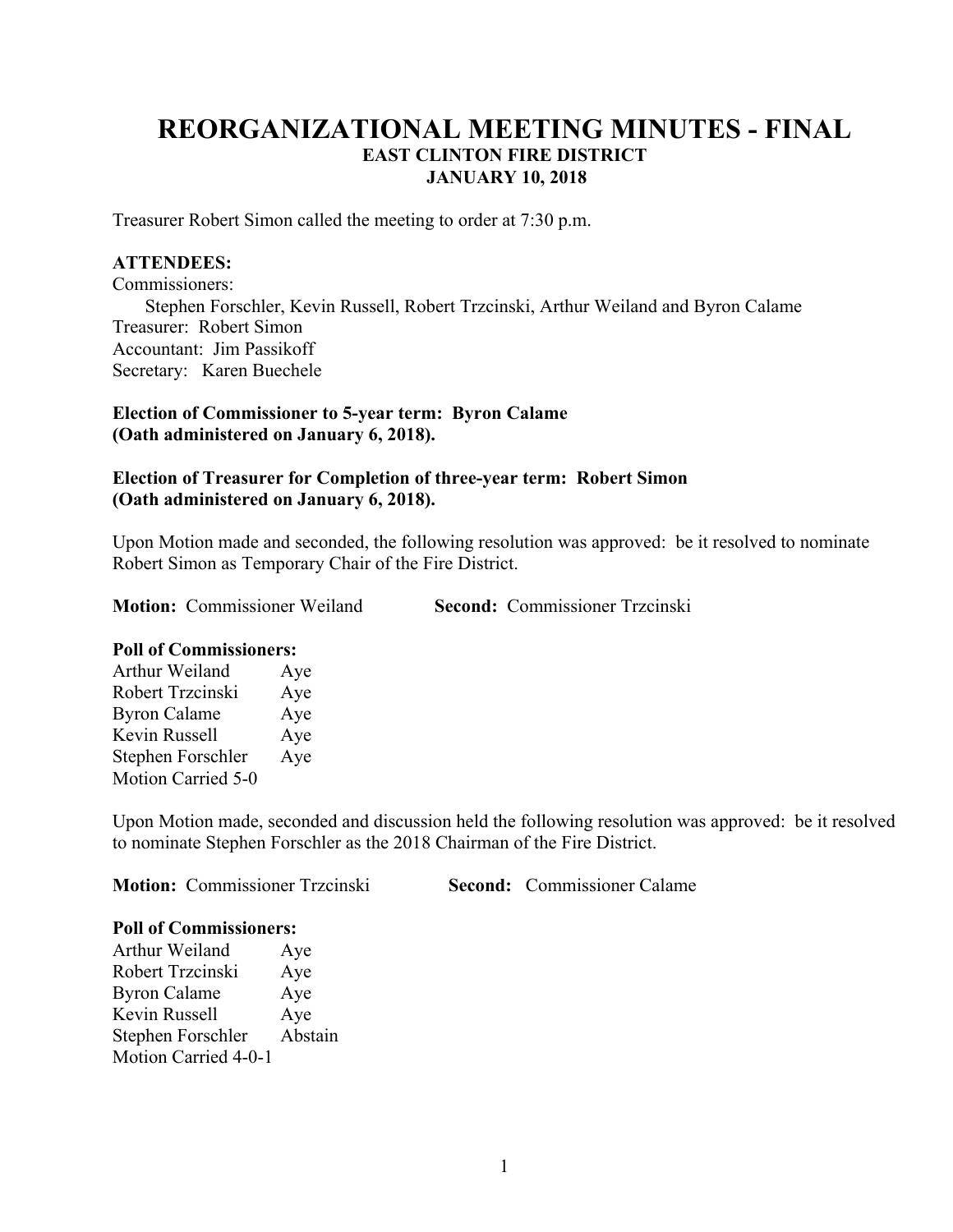Upon Motion made and seconded to appoint Karen Buechele as the 2018 secretary.

**Motion:** Commissioner Weiland **Second:** Commissioner Calame

# **Poll of Commissioners:**

Arthur Weiland Aye Robert Trzcinski Aye Byron Calame Aye Kevin Russell Aye Stephen Forschler Aye Motion Carried 5-0

Upon motion made and seconded for discussion, the following resolution was approved: be it resolved that the Secretary shall be paid a salary of \$20,000 for the year 2018 as per the 2018 budget.

**Motion:** Commissioner Trzcinski **Second:** Commissioner Calame

Commissioner Trzcinski pointed out that the 2018 budget allows for \$18,000 for the secretary. Chairman Forschler said his opinion is that the \$20,000 is appropriate due to the transitional time frame and that is the salary the secretary made in 2017.

# **Poll of Commissioners:**

| Arthur Weiland            | Aye |
|---------------------------|-----|
| Robert Trzcinski          | Aye |
| <b>Byron Calame</b>       | Aye |
| Kevin Russell             | Aye |
| Stephen Forschler         | Aye |
| <b>Motion Carried 5-0</b> |     |

Upon Motion made and seconded, the following resolution was approved: be it resolved to nominate Robert Trzcinski as the 2018 Vice-Chairman of the Fire District.

**Motion:** Commissioner Weiland **Second:** Commissioner Calame

## **Poll of Commissioners:**

Arthur Weiland Aye Robert Trzcinski Abstain Byron Calame Aye Kevin Russell Aye Stephen Forschler Aye Motion Carried 4-0-1

Upon Motion made, seconded and discussion held the following resolution was approved: be it resolved to appoint Roderick J. MacLeod of Gellert, Klein & MacLeod, LLP as the attorney for the Fire District for 2018.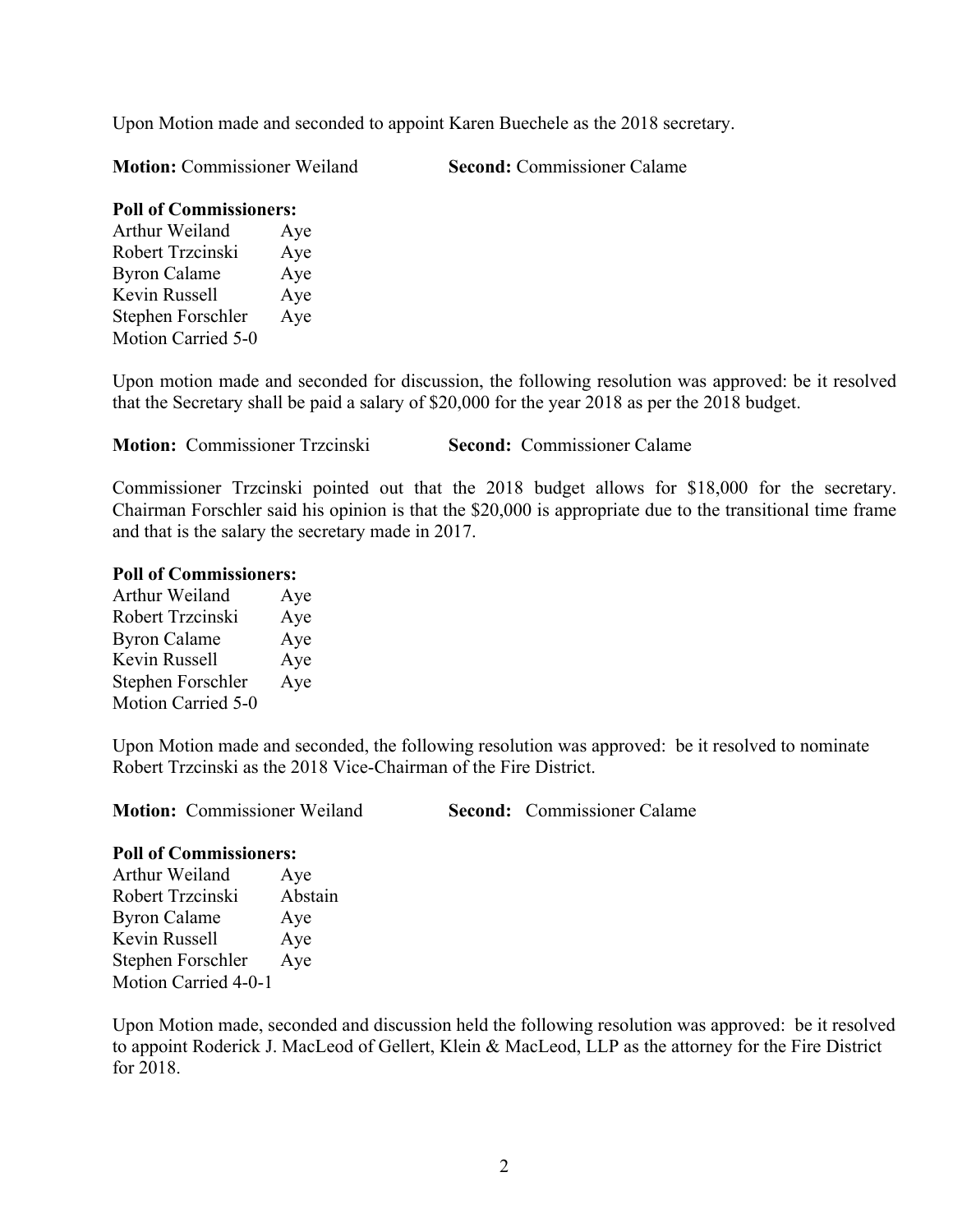**Motion:** Commissioner Trzcinski **Second:** Commissioner Weiland

Commissioner Weiland said that Dave Garwood charges \$230 per hour and Mr. MacLeod charges \$195 per hour which could be a considerable savings for the district. When asked, he said he is fairly sure Mr. MacLeod would break down charges into portions of an hour as Mr. Garwood did or go on retainer. Chairman Forschler said he thinks the retainer fee would be less. There will also be considerable savings with travel time as Mr. Garwood is located in Syracuse. Mr. MacLeod has considerable experience working with district and companies all over the county. Commissioner Russell agreed the change would be positive. Commissioner Calame said he likes the lower rate and having a different set of eyes and is in favor of the change. He asked if it would be just Mr. MacLeod or the firm. Chairman Forschler said he thinks Mr. MacLeod would be working through the firm Gellert, Klein & MacLeod, LLP. Commissioner Weiland said if we needed another opinion, we could always go to Mr. Garwood. The board agreed the primary contact should be Chairman Forschler in terms of time, expense and clarity but anyone can contact Mr. MacLeod if necessary. Questions should be in writing. Phone calls should be avoided due to expense and to avoid redundancy.

#### **Poll of Commissioners:**

Arthur Weiland Aye Robert Trzcinski Aye Byron Calame Aye Kevin Russell Aye Stephen Forschler Abstain Motion Carried 4-0-1

Upon Motion made, seconded and discussion held the following resolution was approved: be it resolved to designate the Poughkeepsie Journal as the official newspaper of the District.

**Motion:** Commissioner Weiland **Second:** Commissioner Trzcinski

Due to the rising costs of advertising in the Poughkeepsie Journal, the board discussed other options, the best option being the Northern Dutchess News. They are a weekly paper and are readily available at many different local locations. Notices are posted on the district website and also the Town of Clinton website. They should also be posted on the board in front of the firehouse.

Commissioner Weiland withdrew his motion to designate the Poughkeepsie Journal as the official newspaper of the District.

Upon Motion made and seconded, the following resolution was approved: be it resolved to designate the Northern Dutchess News as the official newspaper of the District.

**Motion:** Commissioner Calame **Second:** Commissioner Russell

The secretary will call Northern Dutchess to get their prices. Commissioner Calame said the board can always go back to the Journal if Northern Dutchess does not work out. Chairman Forschler said the paper should not be changed mid-stream.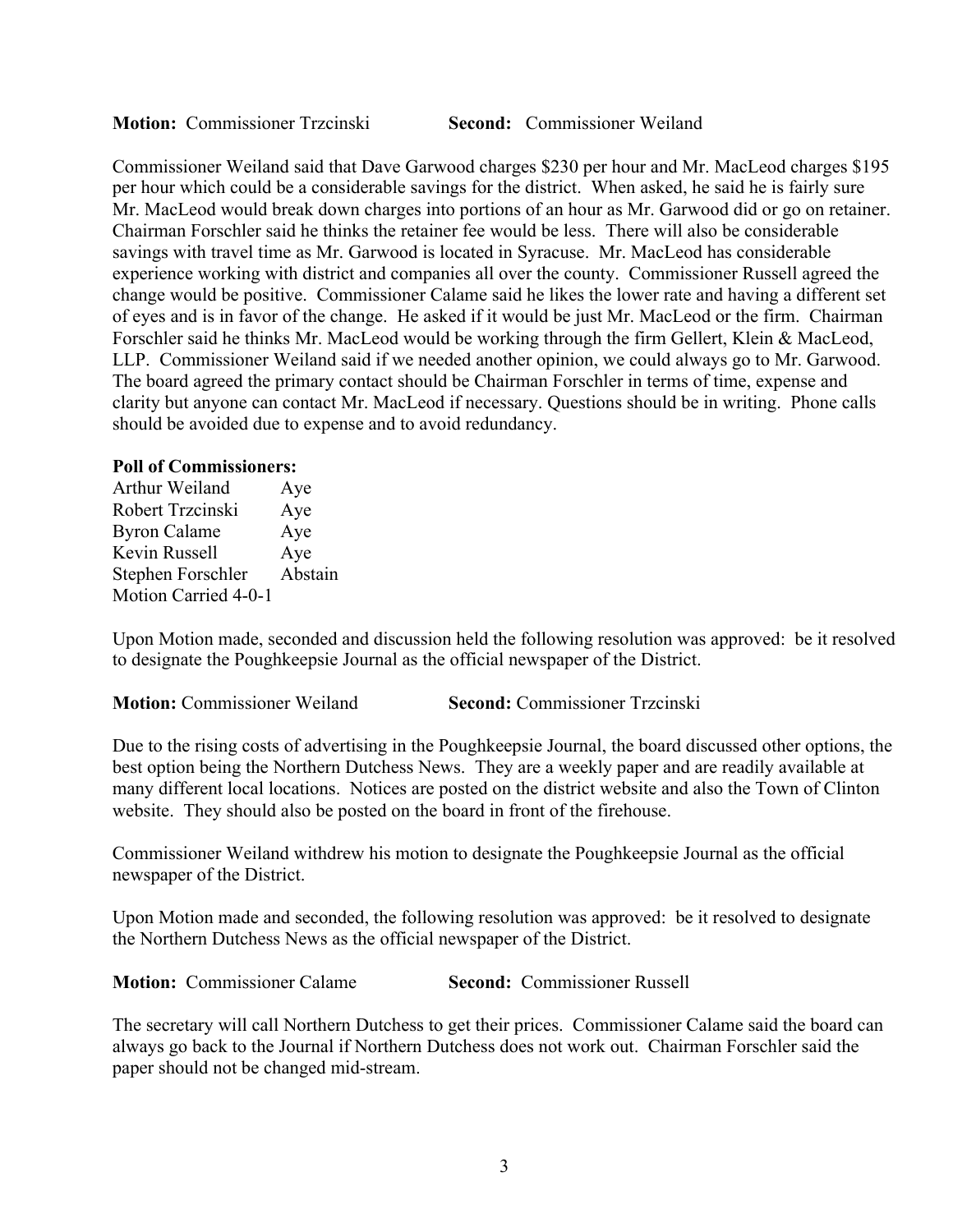#### **Poll of Commissioners:**

Arthur Weiland Aye Robert Trzcinski Aye Byron Calame Aye Kevin Russell Aye Stephen Forschler Aye Motion Carried 5-0

Upon Motion made and seconded, the following resolution was approved: be it resolved to utilize The Bank of Millbrook as the official bank for the District.

**Motion:** Commissioner Russell **Second:** Commissioner Trzcinski

## **Poll of Commissioners:**

Arthur Weiland Aye Robert Trzcinski Aye Byron Calame Aye Kevin Russell Aye Stephen Forschler Aye Motion Carried 5-0

Upon Motion made, seconded and discussion held the following resolution was approved: be it resolved to designate with the authority to sign checks Commissioners Trzcinski and Russell and to designate with the authority to audit the checks and financial records of the fire district Commissioners Calame, Weiland and Forschler.

**Motion:** Commissioner Russell **Second:** Commissioner Calame

## **Poll of Commissioners:**

| Arthur Weiland            | Aye |
|---------------------------|-----|
| Robert Trzcinski          | Aye |
| <b>Byron Calame</b>       | Aye |
| Kevin Russell             | Aye |
| Stephen Forschler         | Aye |
| <b>Motion Carried 5-0</b> |     |

Upon Motion made, seconded and discussion held the following resolution was approved: be it resolved to set the Commissioners Board Meeting dates as the following dates, time and places: The Wednesday following the second Monday of each month at 7:30 PM, at the East Clinton Fire Station as follows:

| January  |    | August    |                       |
|----------|----|-----------|-----------------------|
| February | 14 | September | 12                    |
| March    | 14 | October   |                       |
| April    |    | October   | $16 -$ Budget Hearing |
| May      | 16 | November  | 14                    |
| June     |    | December  | 11- Election          |
| July     |    | December  |                       |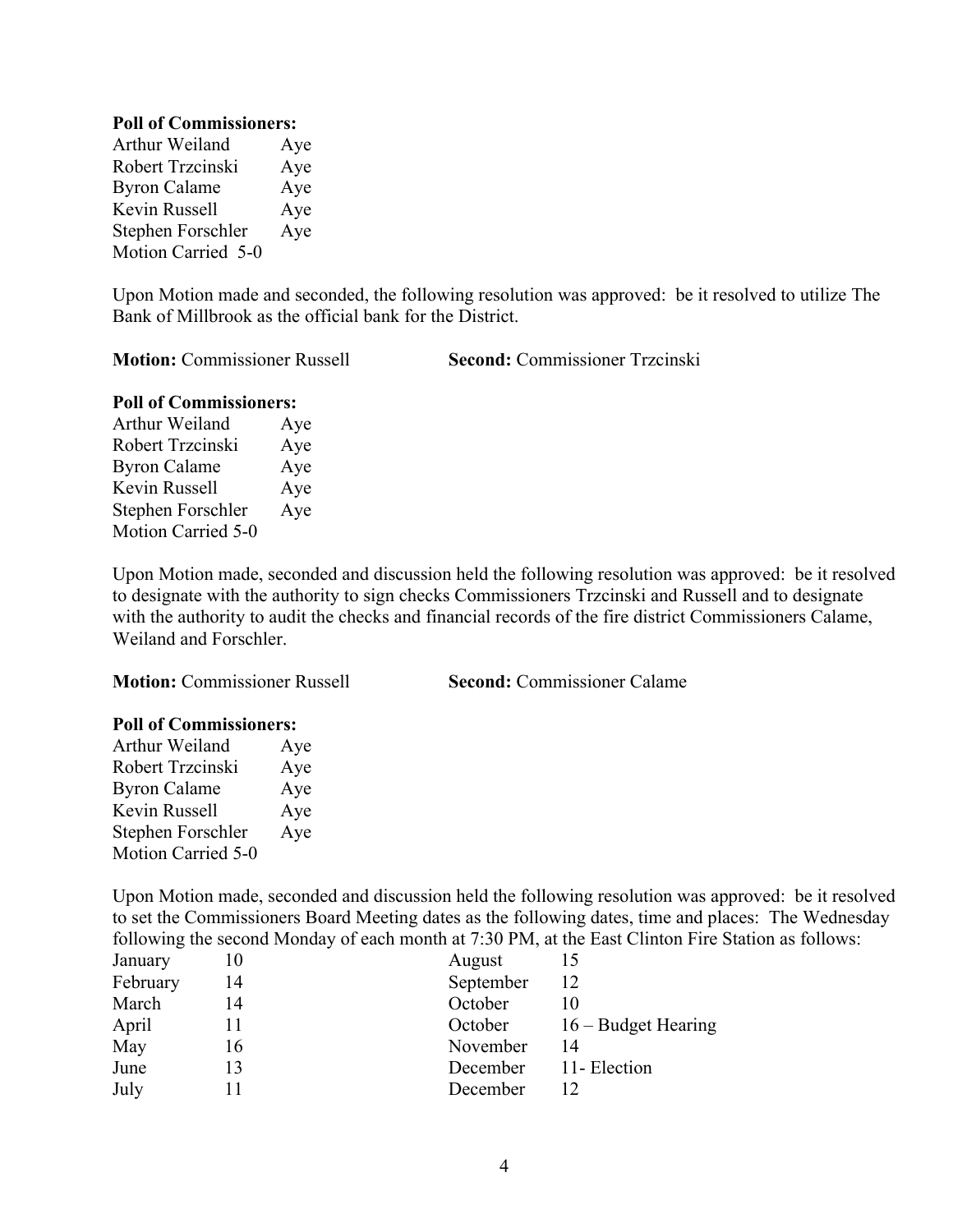**Motion:** Commissioner Trzcinski **Second:** Commissioner Calame

## **Poll of Commissioners:**

| Arthur Weiland      | Aye |
|---------------------|-----|
| Robert Trzcinski    | Aye |
| <b>Byron Calame</b> | Aye |
| Kevin Russell       | Aye |
| Stephen Forschler   | Aye |
| Motion Carried 5-0  |     |

Commissioner Trzcinski will confirm the dates for the budget hearing and when the budget has to be in. Once confirmed, the secretary will forward the dates to be posted on the district website and the Town of Clinton website and will post on the board outside the firehouse.

Upon Motion made and seconded, the following resolution was approved: be it resolved to approve Memberships and Dues to the following associations:

- NYS Association of Fire Chiefs
- Association of Fire Districts
- Fire Chiefs Council of Dutchess County
- FASNY
- NYALGRO
- ASSOCATION OF FIRE DISTRICT OF NEW YORK STATE

**Motion:** Commissioner Trzcinski **Second:** Commissioner Weiland

## **Poll of Commissioners:**

| Arthur Weiland            | Aye |
|---------------------------|-----|
| Robert Trzcinski          | Aye |
| <b>Byron Calame</b>       | Aye |
| Kevin Russell             | Aye |
| Stephen Forschler         | Aye |
| <b>Motion Carried 5-0</b> |     |

Upon Motion made and seconded, the following resolution was approved: be it resolved to approve authorization of the Treasurer to submit the Annual 2017 Treasurer's report to Comptroller's office by 2/28/18 (also known as AUD)

**Motion:** Commissioner Trzcinski **Second:** Commissioner Calame

#### **Poll of Commissioners:**

| Arthur Weiland      | Aye |
|---------------------|-----|
| Robert Trzcinski    | Aye |
| <b>Byron Calame</b> | Aye |
| Kevin Russell       | Aye |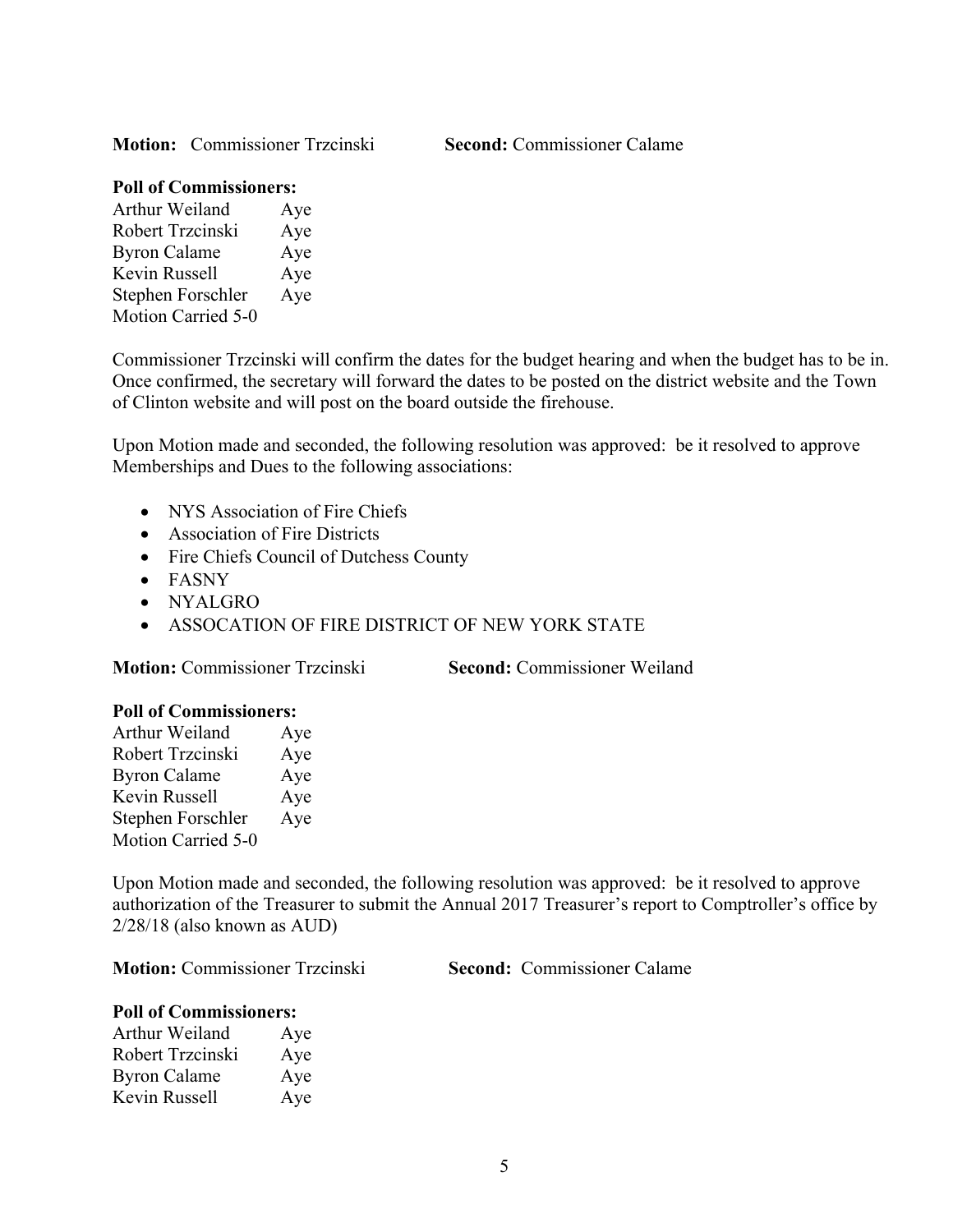Stephen Forschler Aye Motion Carried 5-0

Upon Motion made, seconded and discussion held the following resolution was approved: be it resolved to approve the renewal of Commissioners and Treasurer's bonds with District Insurance Company.

**Motion:** Commissioner Calame **Second:** Chairman Forschler

Treasurer Simon will give paperwork to Commissioner Trzcinski who will find out more information on this.

#### **Poll of Commissioners:**

Arthur Weiland Aye Robert Trzcinski Aye Byron Calame Aye Kevin Russell Aye Stephen Forschler Aye Motion Carried 5-0.

Upon Motion made, seconded and discussion held the following resolution was approved: be it resolved to appoint the 2018 Committees as follows:

| <b>Motion: Commissioner Calame</b> | Second: Chairman Forschler                 |
|------------------------------------|--------------------------------------------|
| House Committee:                   | <b>Commissioners Forschler and Russell</b> |
| <b>Check Audit Committee:</b>      | Commissioners Weiland, Calame, Forschler   |
| Records Retention:                 | Commissioners Trzcinski, Calame            |
| <b>Apparatus Committee:</b>        | Commissioners Russell, Trzcinski           |
| Policy Committee:                  | Commissioners Weiland, Forschler           |
| Insurance Liaison:                 | Commissioner Trzcinski                     |
| Medical Liaison (TEK):             | <b>Commissioner Forschler</b>              |
| <b>LOSAP</b> Liaison:              | <b>Commissioner Calame</b>                 |
| Election:                          | <b>Secretary Buechele</b>                  |

## **Poll of Commissioners:**

Arthur Weiland Aye Robert Trzcinski Aye Byron Calame Aye Kevin Russell Aye Stephen Forschler Aye Motion Carried 5-0

Upon Motion made, seconded and discussion held the following resolution was approved: be it resolved to approve the policy manual as it stands for 2018.

**Motion:** Commissioner Trzcinski **Second:** Chairman Forschler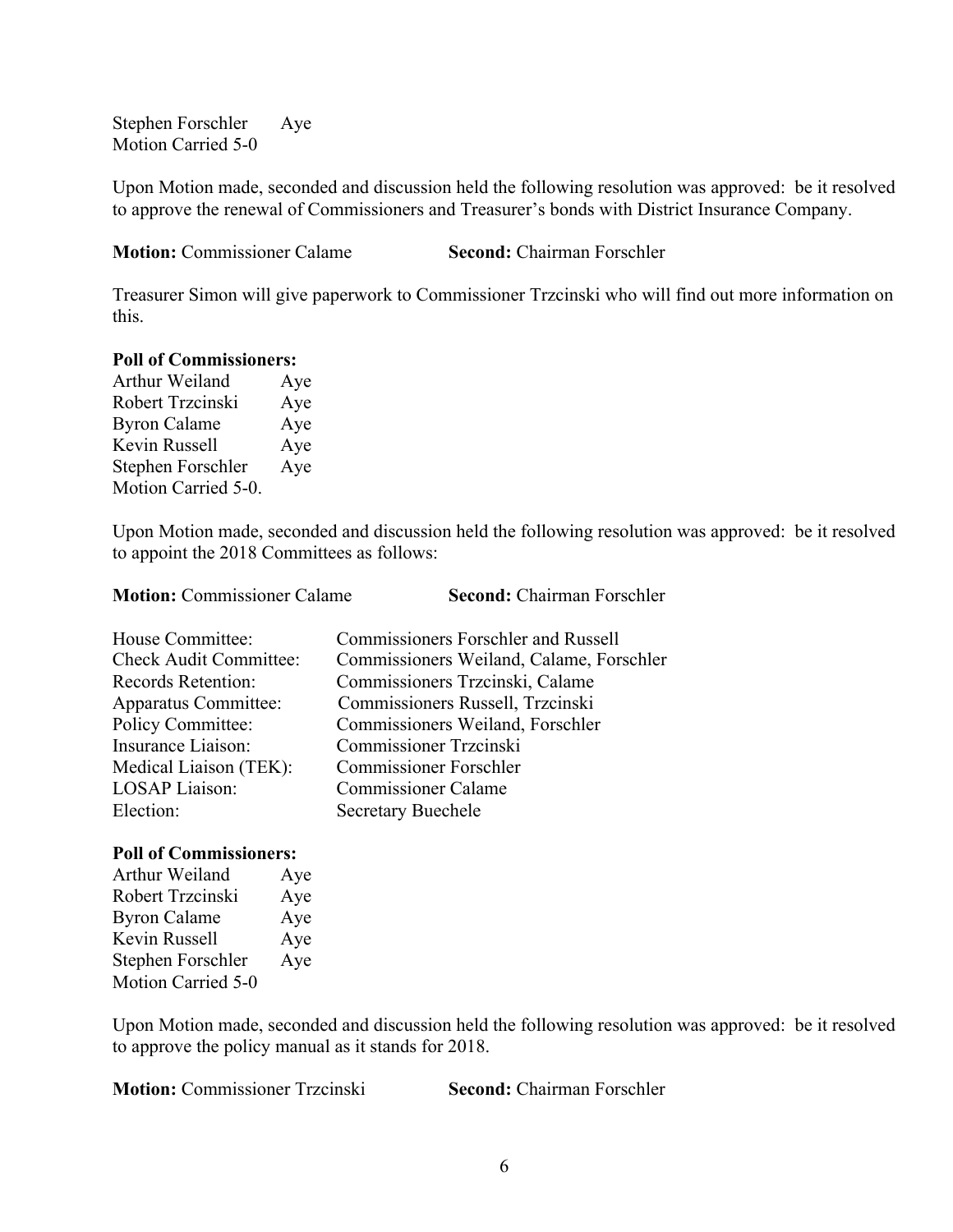Commissioner Trzcinski said certain changes we already made need to put in manual, i.e. the policy changed mid-year about keeping sensitive information at people's houses. Chairman Forschler said if it has been approved, it is a policy and is part of the manual.

#### **Poll of Commissioners:**

| Arthur Weiland      | Aye |
|---------------------|-----|
| Robert Trzcinski    | Aye |
| <b>Byron Calame</b> | Aye |
| Kevin Russell       | Aye |
| Stephen Forschler   | Aye |
| Motion Carried 5-0  |     |

Upon Motion made and seconded, the following resolution was approved: be it resolved to set the mileage rate for approved travel as the rate set by the Internal Revenue Service for 2017 and the travel allowances established by IRS Regulation 1542.

**Motion:** Commissioner Calame **Second:** Commissioner Russell

## **Poll of Commissioners:**

| Arthur Weiland      | Aye |
|---------------------|-----|
| Robert Trzcinski    | Aye |
| <b>Byron Calame</b> | Aye |
| Kevin Russell       | Aye |
| Stephen Forschler   | Aye |
| Motion carried 5-0  |     |

Upon motion made, seconded and discussion held, the following resolution was approved: be it resolved any district vehicles used for company activities including fund raisers, drills, parades, classes, lectures, be on site or off site, calls and alarms, good Samaritan acts outside of the district, and other such related activities are to be covered under VFBL.

**Motion:** Chairman Forschler **Second:** Commissioner Trzcinski

## **Poll of Commissioners:**

| <b>Byron Calame</b> | Aye |
|---------------------|-----|
| Kevin Russell       | Aye |
| Arthur Weiland      | Aye |
| Robert Trzcinski    | Aye |
| Stephen Forschler   | Aye |
| Motion carried 5-0  |     |

Upon motion made, seconded and discussion held, the following resolution was approved: be it resolved any activities where the use of a vehicle is required of the Fire Department, for a social fund raiser or otherwise, in which a district vehicle does not leave the district where we can remain in service be given a blanket approval.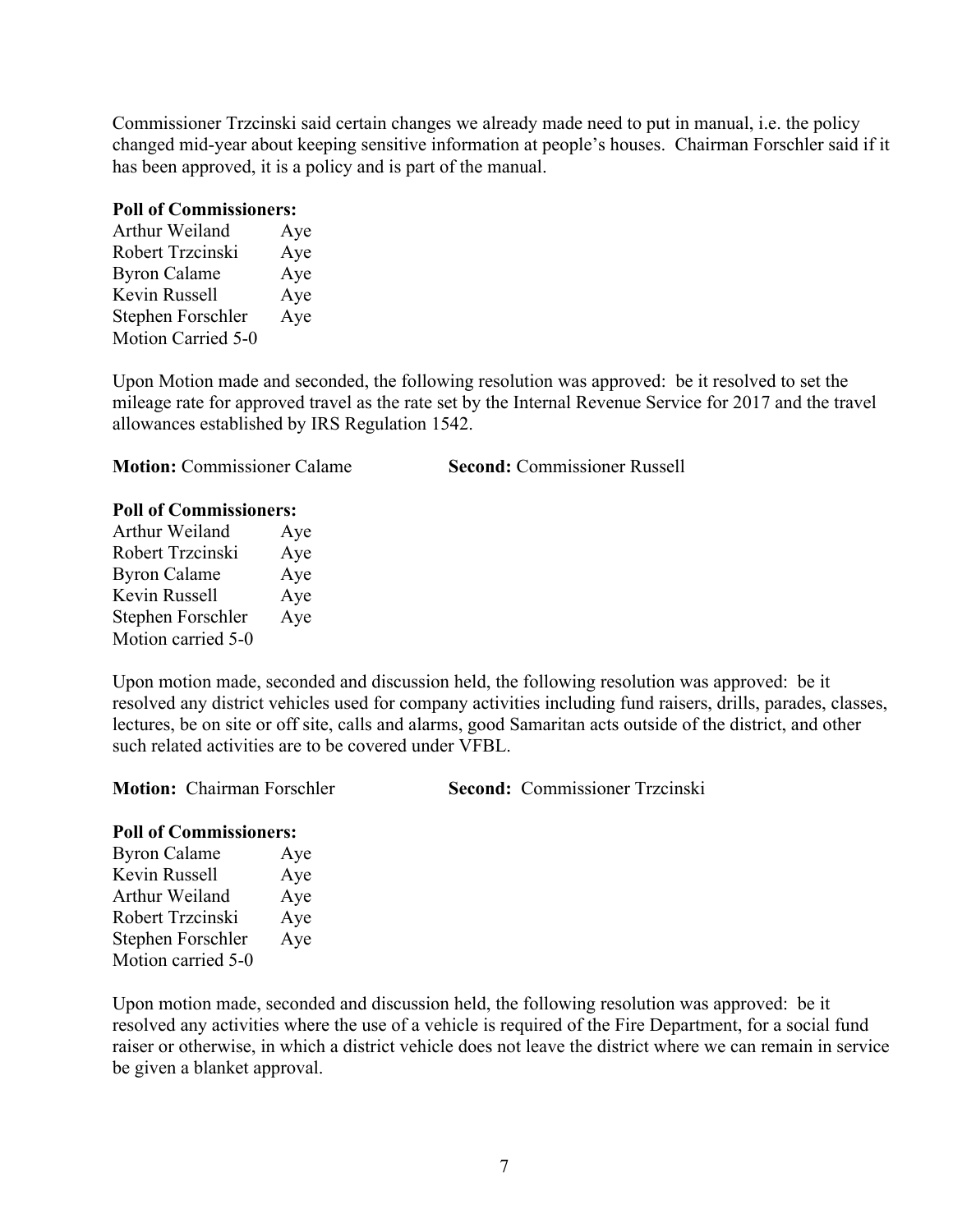**Motion:** Chairman Forschler **Second:** Commissioner Russell

#### **Poll of Commissioners:**

Byron Calame Aye Kevin Russell Aye Arthur Weiland Aye Robert Trzcinski Aye Stephen Forschler Aye Motion carried 5-0

Upon motion made, seconded and discussion held, the following resolution was approved: be it resolved if any company vehicles will be taken out of the district, a company representative should be at the Board of Commissioners meeting beforehand to obtain approval and if the vehicle cannot remain in service, the Board of Commissioners would be notified.

| <b>Motion:</b> Chairman Forschler<br>Seconded: | : Commissioner Russell |
|------------------------------------------------|------------------------|
|------------------------------------------------|------------------------|

| <b>Poll of Commissioners:</b> |     |  |  |
|-------------------------------|-----|--|--|
| <b>Byron Calame</b>           | Aye |  |  |
| Kevin Russell                 | Aye |  |  |
| Arthur Weiland                | Aye |  |  |
| Robert Trzcinski              | Aye |  |  |
| Stephen Forschler             | Aye |  |  |
| Motion carried 5-0            |     |  |  |

Upon Motion made, seconded and discussion held the following resolution was approved: be it resolved to establish a petty cash fund for \$100.00:

|  | <b>Motion:</b> Commissioner Calame |  |
|--|------------------------------------|--|
|  |                                    |  |

**Second: Commissioner Russell** 

The district secretary will maintain the petty cash fund and the sum of the cash and receipts should always add up to \$100.00 and the fund will be replenished as needed.

## **Poll of Commissioners:**

Byron Calame Aye Stephen Forschler Aye Kevin Russell Aye Robert Trzcinski Aye Arthur Weiland Aye Motion Carried 5-0

Upon Motion made, seconded and discussion held the following resolution was approved: be it resolved to permit the treasurer to pay in advance of audit, the following: lights & utilities, postage & freight, bond payments, re-occurring salaries, phone charges, health insurance.

**Motion:** Commissioner Trzcinski **Second:** Commissioner Calame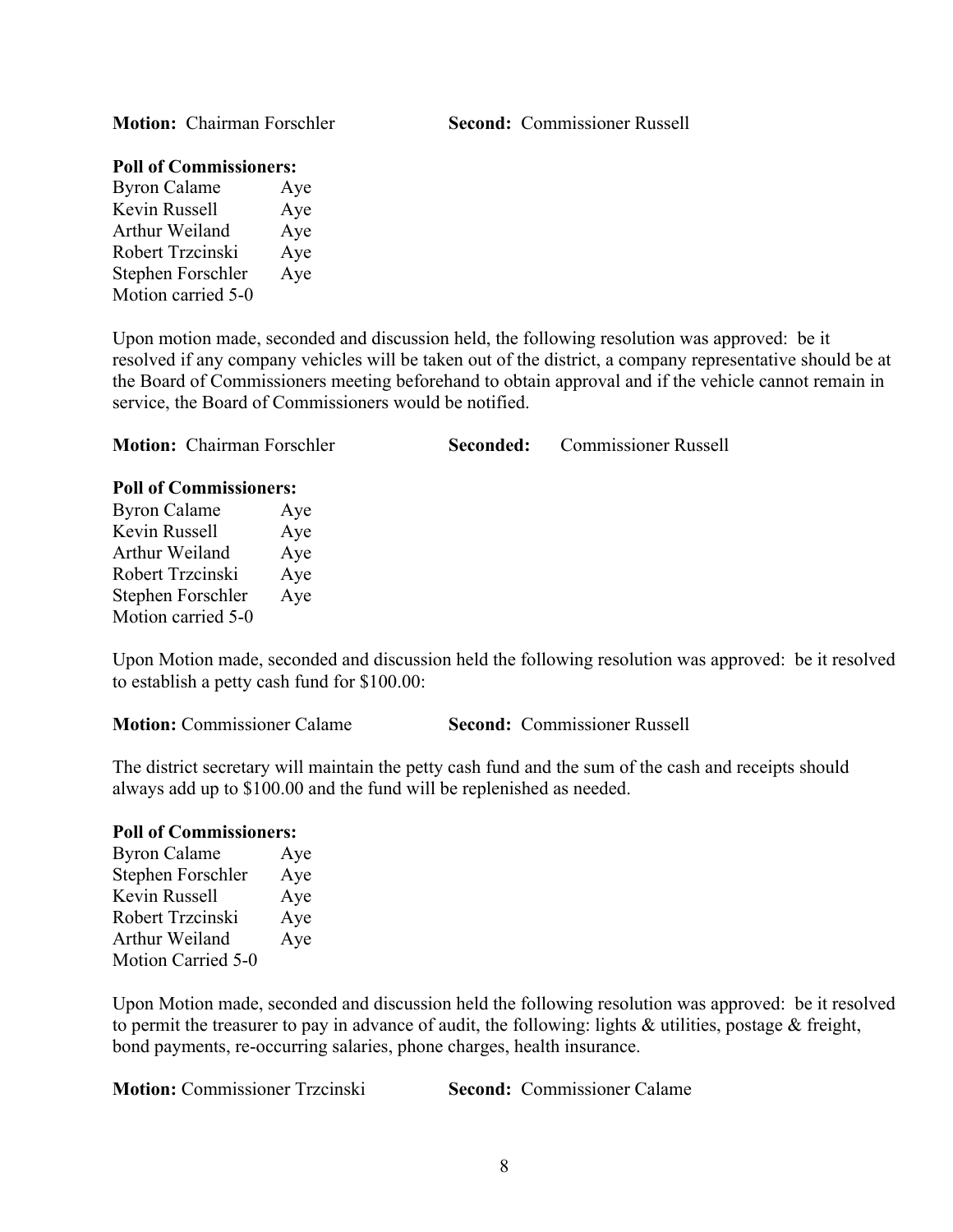## **Poll of Commissioners:**

Byron Calame Aye Kevin Russell Aye Robert Trzcinski Aye Arthur Weiland Aye Stephen Forschler Aye Motion Carried 5-0

Upon Motion made, seconded and discussion held the following resolution was approved: be it resolved that the Treasurer shall be paid a salary of \$12,000 for the 2018 year.

**Motion:** Chairman Forschler<br>
Second: Commissioner Trzcinsky

Commissioner Weiland said the budget worksheet shows the treasurer's salary at \$10,000.

#### **Poll of Commissioners:**

Byron Calame Aye Kevin Russell Aye Robert Trzcinski Aye Arthur Weiland Aye Stephen Forschler Aye Motion Carried 5-0

Upon Motion made, seconded and discussion held the following resolution was approved: be it resolved that the authorized rescue squad captains and district officers are approved to spend up to \$500.00 as they see fit to maintain supplies without prior approval.

**Motion:** Chairman Forschler **Second:** Commissioner Calame

#### **Poll of Commissioners:**

| <b>Byron Calame</b> | Aye |
|---------------------|-----|
| Kevin Russell       | Aye |
| Robert Trzcinski    | Aye |
| Arthur Weiland      | Aye |
| Stephen Forschler   | Aye |
| Motion Carried 5-0  |     |

Chairman Forschler said we need to appoint a LOSAP records keeper which involves keeping the monthly ledger and filing yearly statements. The previous record keeper was paid \$20.00 per hour and spent 25 to 30 hours a month keeping the records. There was discussion as to whether the salary should be \$20.00 per hour as previously paid or \$25.00.

Upon Motion made, seconded and discussion held the following resolution was approved: be it resolved that the Board appoint Karen Buechele as LOSAP point coordinator at a rate of \$20.00 per hour to be paid as payroll.